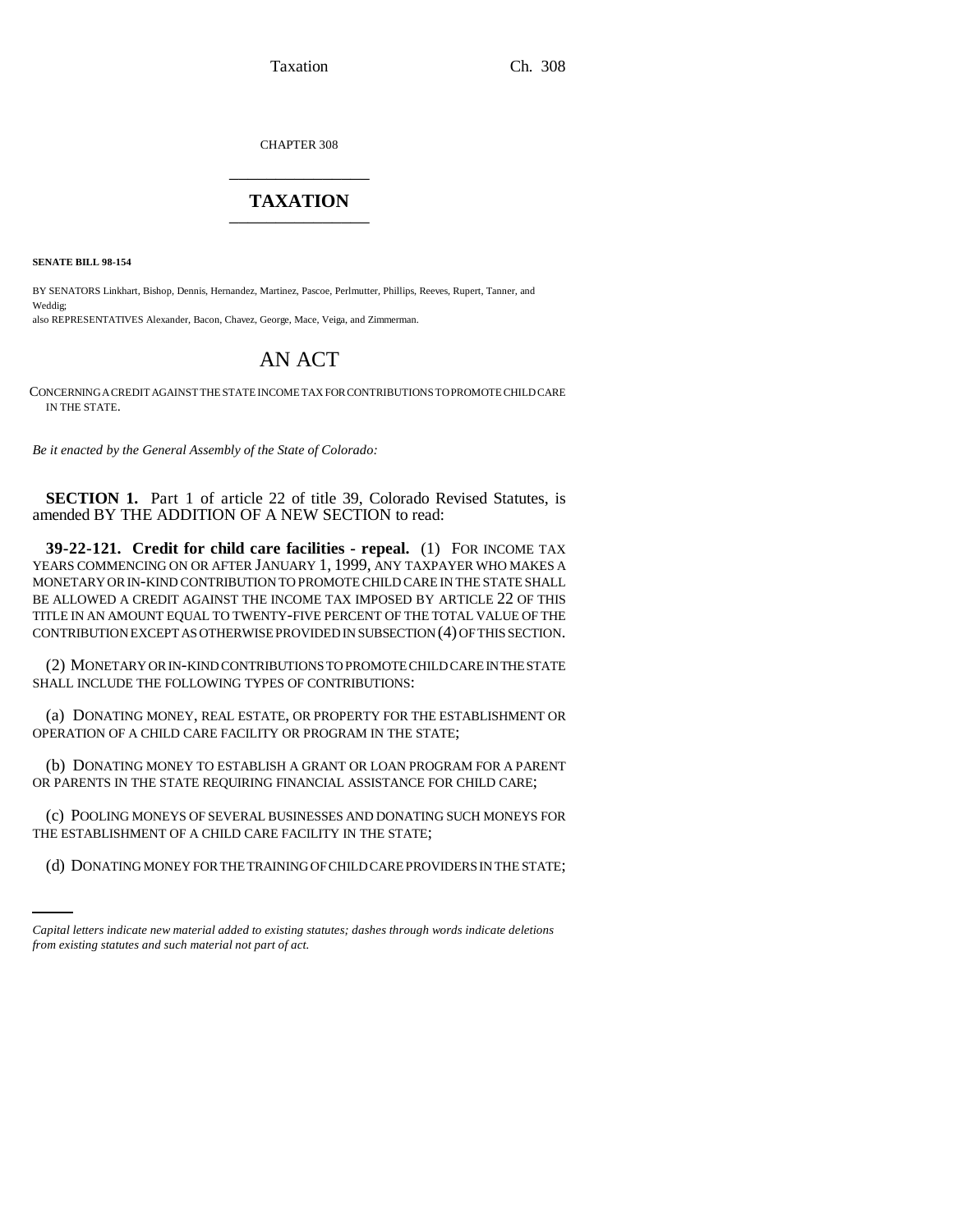AND

(e) DONATING MONEY, SERVICES, OR EQUIPMENT FOR THE ESTABLISHMENT OF AN INFORMATION DISSEMINATION PROGRAM IN THE STATE TO PROVIDE INFORMATION AND REFERRAL SERVICES TO ASSIST A PARENT OR PARENTS IN OBTAINING CHILD CARE.

(3) IN NO EVENT SHALL CREDITS BE ALLOWED PURSUANT TO THIS SECTION FOR CONTRIBUTIONS THAT ARE NOT DIRECTLY RELATED TO PROMOTING CHILD CARE IN THE STATE OR FOR CONTRIBUTIONS THAT A TAXPAYER MAKES TO A CHILD CARE FACILITY IN WHICH THE TAXPAYER OR A PERSON RELATED TO THE TAXPAYER HAS A FINANCIAL INTEREST.

(4) WHEN A CONTRIBUTION FOR WHICH A CREDIT IS CLAIMED PURSUANT TO THIS SECTION IS MADE TO A FOR-PROFIT BUSINESS, SUCH CONTRIBUTION SHALL BE DIRECTLY INVESTED BY THE BUSINESS FOR THE ACQUISITION OR IMPROVEMENT OF FACILITIES, EQUIPMENT, OR SERVICES, INCLUDING THE IMPROVEMENT OF STAFF SALARIES, STAFF TRAINING, OR THE QUALITY OF CHILD CARE.

(5) THE CREDIT ALLOWED BY THIS SECTION SHALL NOT EXCEED ONE HUNDRED THOUSAND DOLLARS OR THE TAXPAYER'S ACTUAL INCOME TAX LIABILITY FOR THE TAX YEAR FOR WHICH THE CREDIT IS CLAIMED, WHICHEVER IS LESS. IN-KIND CONTRIBUTIONS SHALL NOT EXCEED FIFTY PERCENT OF THE TOTAL AMOUNT OF THE CREDIT CLAIMED FOR A GIVEN TAX YEAR.

(6) IF THE AMOUNT OF THE CREDIT ALLOWED PURSUANT TO THE PROVISIONS OF THIS SECTION EXCEEDS THE AMOUNT OF INCOME TAXES OTHERWISE DUE ON THE TAXPAYER'S INCOME IN THE INCOME TAX YEAR FOR WHICH THE CREDIT IS BEING CLAIMED, THE AMOUNT OF THE CREDIT NOT USED AS AN OFFSET AGAINST INCOME TAXES IN SAID INCOME TAX YEAR MAY BE CARRIED FORWARD AND USED AS A CREDIT AGAINST SUBSEQUENT YEARS' INCOME TAX LIABILITY FOR A PERIOD NOT TO EXCEED FIVE YEARS AND SHALL BE APPLIED FIRST TO THE EARLIEST INCOME TAX YEARS POSSIBLE. ANY CREDIT REMAINING AFTER SAID PERIOD SHALL NOT BE REFUNDED OR CREDITED TO THE TAXPAYER.

(7) THIS SECTION IS REPEALED, EFFECTIVE JANUARY 1, 2005.

**SECTION 2.** 39-30-103.5 (2), Colorado Revised Statutes, is amended to read:

**39-30-103.5. Credit against tax - contributions to enterprise zone administrators to implement economic development plans - repeal.** (2) (a) FOR INCOME TAX YEARS COMMENCING PRIOR TO JANUARY 1, 1999, monetary or in-kind contributions to promote child care in enterprise zones shall be deemed to be for the purpose of implementing the economic development plan for the enterprise zone and shall include but shall not be limited to the following types of contributions:

 $(a)$  (I) Donating money, real estate, or property to the enterprise zone for the establishment of a child care facility;

 $\left(\mathbf{b}\right)$  (II) Donating money to the enterprise zone to establish a grant or loan program for a parent or parents requiring financial assistance for child care;